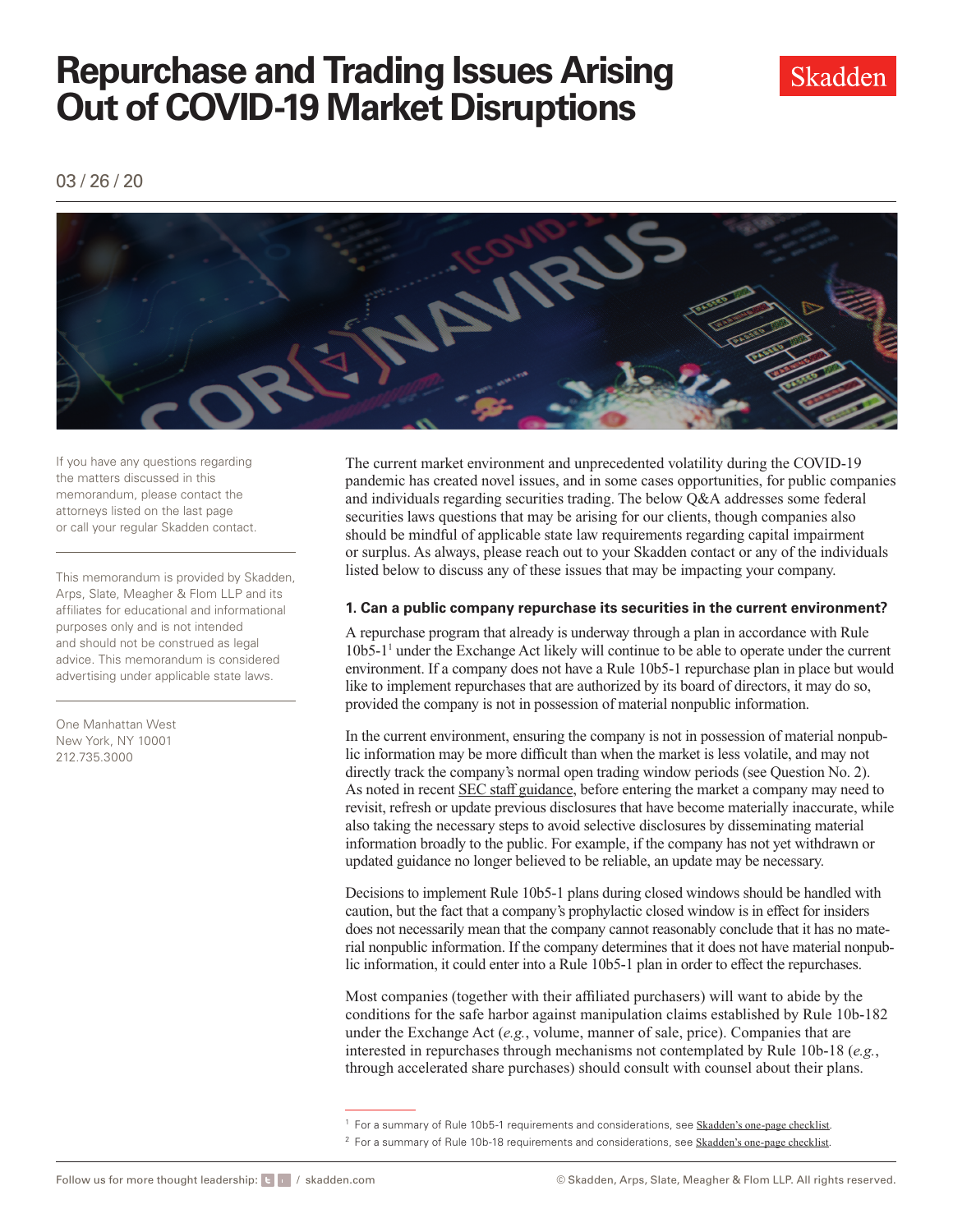Companies that may be participating in a distribution, including issuing stock as merger consideration, should be mindful of the impact of Regulation M.

### **2. How should companies revisit their regular trading windows in light of the current environment?**

Given the current situation, a company — depending on its industry, prior disclosure, and specifc facts and circumstances — may want to consider its practices and policies concerning closed trading windows or blackouts. For example, for some companies it may be appropriate to delay the schedule on which regular closed windows expire, implement a special blackout period or revisit the list of insiders who are subject to blackout/ trading window restrictions.

Co-directors of the SEC's Division of Enforcement, Stephanie Avakian and Steven Peikin, recently issued a [joint statement](https://www.sec.gov/news/public-statement/statement-enforcement-co-directors-market-integrity)  noting that in these dynamic circumstances, corporate insiders are regularly learning new material nonpublic information that may hold an even greater value than under normal circumstances, especially if earnings announcements or required SEC flings are delayed due to the pandemic. The statement explains that in these circumstances, a greater number of people may have access to material nonpublic information than usual. Accordingly, companies should consider whether their trading window restrictions apply to the appropriate group of insiders who have such access, including directors, officers and other employees who may be at risk of trading in the company's securities while in possession of material nonpublic information.

Companies that modify their trading windows or policies for employees and directors in order to ensure tighter controls in light of the changing circumstances should be especially careful with repurchases predicated on a claim that the company itself does not have material nonpublic information, despite having imposed such additional controls.

### **3. A public company has a Rule 10b5-1 plan in place for repurchases of its securities and would like to increase the volume of repurchases. Can the company repurchase securities outside of the plan? Can the company amend its Rule 10b5-1 plan to increase the volume of purchases under the plan?**

In the frst instance, the company should evaluate whether:

- the volume of repurchases to be made under its Rule 10b5-1 plan is less than the total amount of board-authorized repurchases;
- the volume of purchases permitted under its Rule 10b5-1 plan is less than the Rule 10b-18 volume limitations, or its Rule 10b5-1 plan is periodically dormant (*e.g.*, to allow for block purchases); and

If the answer to all of these questions is "yes," then the company may be able to repurchase additional shares up to the Rule 10b-18 volume limitations, provided that (i) the company does not possess material nonpublic information (being mindful of the admonitions described in Question No. 2 above) and (ii) the repurchases made by the company outside the plan will not impact whether, when or how many shares are purchased under the existing Rule 10b5-1 plan. It is important that the company's actions outside of its Rule 10b5-1 plan do not cause the broker to adjust purchases made under the plan. It is advisable to consult with outside counsel on the terms of a company's existing plan and how to possibly implement opportunistic purchases to ensure there is no inadvertent impact on the Rule 10b5-1 plan.

If the company does not possess material nonpublic information, the company may amend its Rule 10b5-1 plan to increase the volume. The company should ensure that the plan volume stays within the board-approved limits and the volume limitations established by Rule 10b-18. Companies should be aware that following market-wide trading suspensions of more than 30 minutes, the volume limits under Rule 10b-18 are increased temporarily, together with other changes to the requirements under that Rule. The company should consider how it wants its Rule 10b5-1 plan to handle such alternative conditions.

### **4. A company has been making periodic repurchases of securities under an effective Rule 10b5-1 plan. Can the company terminate the Rule 10b5-1 plan in light of the current circumstances to preserve liquidity? What if the company has material nonpublic information?**

Although the Rule 10b5-1 plan may specifcally prohibit a termination while in possession of material nonpublic information, the rule itself does not impose that limitation. Early termination of a Rule 10b5-1 plan, however, can be used as evidence of lack of good faith in establishing the plan, and good faith is required in order for an insider to rely on Rule 10b5-1 as an affirmative defense. However, given the unanticipated and unprecedented market conditions, a company reacting to those conditions could argue that early termination for reasons such as preservation of the liquidity should not be used as evidence of a lack of good faith in establishing the plan.

### **5. Can an employee or director exercise stock options during a closed trading window?**

Unless the company's insider trading policy or option award agreement provides otherwise, an employee or director may exercise options in exchange for payment of the exercise price, with no sales on the open market to fund the exercise. However, officers and directors also should consider any applicable fduciary duties, which may raise so-called *Brophy claims*<sup>3</sup> in

- its Rule 10b5-1 plan allows purchases outside of the plan.

<sup>3</sup> See Brophy v. Cities Service Co., 70 A.2d 5 (Del. Ch. 1949).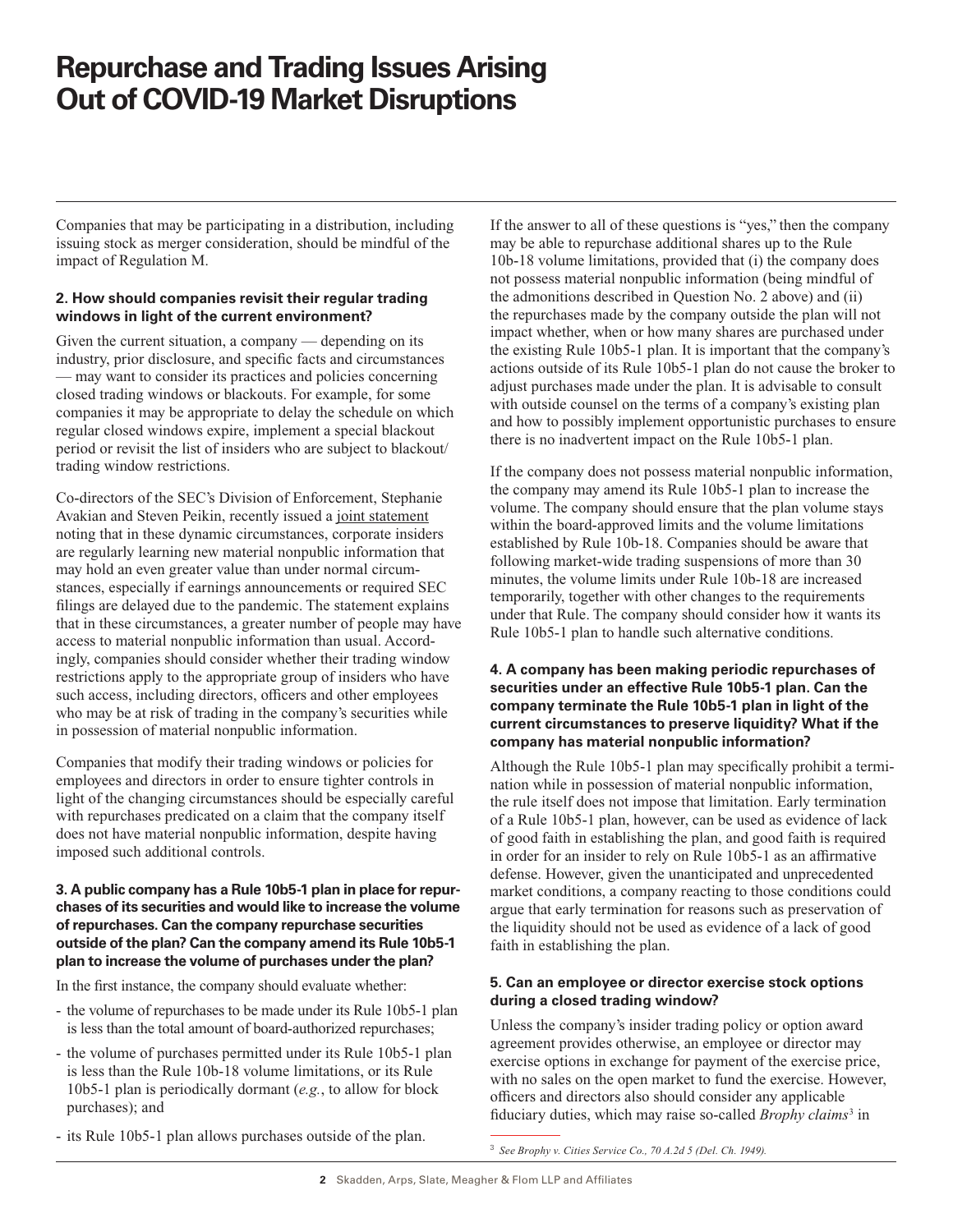instances where they appear to beneft from the use of company information, such as by altering a standing or default net-settlement election to instead elect cash settlement, or vice versa. If a cashless exercise is required, then any sale on the open market to fund the exercise price may be done only during an open window and when the individual does not have any material nonpublic information. If permitted under the award agreement, the employee or director may surrender certain of the options to the company in exchange for the funds required for exercise, even if the company has material nonpublic information.

### **6. What should an employee or director do if he or she has pledged a company's stock as collateral for a loan under which, given the change in market price of the stock, the lender will be exercising its right to sell the stock?**

If the company is in an open trading window and the borrower does not otherwise have material nonpublic information, a sale of the pledged stock should not present any issues from a Rule 10b5-1 perspective. However, the company should consider whether the individual is in compliance with the its policies regarding the sale of securities and any minimum stock ownership requirements. If, however, the company is not in an open trading window or the borrower otherwise has material nonpublic information, the borrower should seek to prevent the market sale of the collateralized stock by funding the amount called by the lender. Otherwise, the borrower may be at risk for trading while in possession of material nonpublic information. Borrowers who are subject to Section 16 also should consider that a foreclosure or lender sale for the borrower's account will typically be treated as a sale by the borrower. Companies should consider whether an impending foreclosure would be material and should be publicly disclosed in advance.

### **7. Can an employee or director enter into an agreement pledging a company's securities?**

Many companies have insider trading policies that restrict their employees and directors from pledging their securities. If a company does not restrict pledging, consider the terms of the loan and the likelihood of a potential call on the securities. As we are seeing in the current environment, an unanticipated event can cause dramatic changes to a company's share price and result in a call on the shares that may be sold when the borrower is in possession of material nonpublic information. This eventuality should be avoided. In addition, borrowers subject to Section 16 should consider that establishing a non-recourse borrowing arrangement is likely subject to Section 16 and reportable on a Form 4. In addition, an employee or director should enter into such a pledge arrangement only when he or she is not otherwise in possession of material nonpublic information.

### **8. Is a company required to disclose its repurchases?**

Yes, generally a company should disclose its repurchase authorization before implementing the repurchases (unless the amount of the reauthorization is immaterial), which is typically disclosed in a press release and/or a current report on Form 8-K or 6-K. In addition, a company is required to disclose its repurchases in its quarterly reports on Form 10-Q and annual reports on 10-K pursuant to Regulation S-K Item 703, or for a foreign private issuer, in Item 6E of its annual report on Form 20-F. A company that enters into a repurchase agreement also should consider whether entry into such agreement is subject to disclosure on Form 8-K.